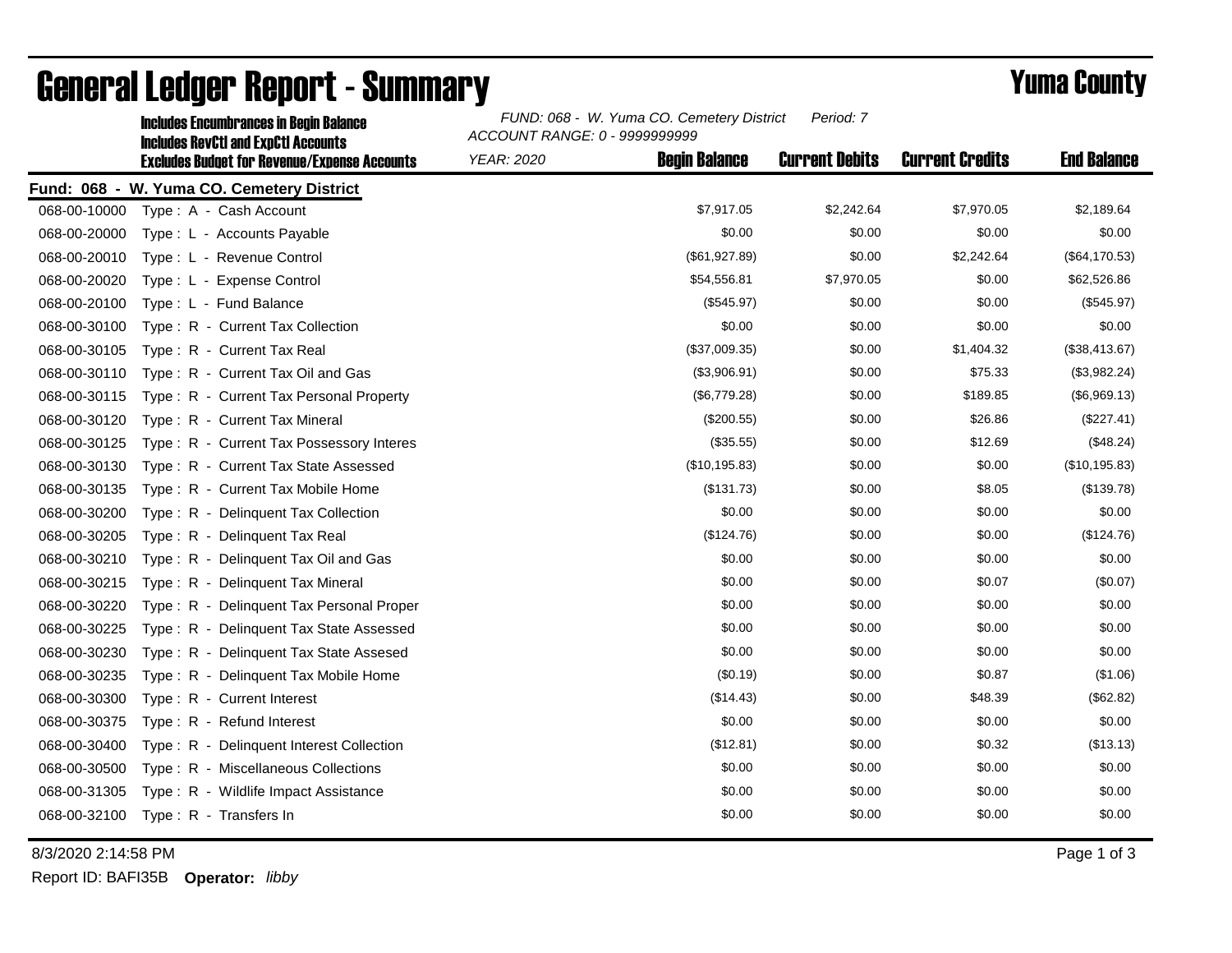| <b>Includes Encumbrances in Begin Balance</b><br><b>Includes RevCtI and ExpCtI Accounts</b> | FUND: 068 - W. Yuma CO. Cemetery District<br>Period: 7<br>ACCOUNT RANGE: 0 - 9999999999 |                             |                       |                                  |                    |  |
|---------------------------------------------------------------------------------------------|-----------------------------------------------------------------------------------------|-----------------------------|-----------------------|----------------------------------|--------------------|--|
| <b>Excludes Budget for Revenue/Expense Accounts</b>                                         | <b>YEAR: 2020</b>                                                                       | <b>Begin Balance</b>        | <b>Current Debits</b> | <b>Current Credits</b>           | <b>End Balance</b> |  |
| Fund: 068 - W. Yuma CO. Cemetery District                                                   |                                                                                         |                             |                       |                                  |                    |  |
| Type: R - Auto Tax B Collection<br>068-00-33000                                             |                                                                                         | (\$2,526.18)                | \$0.00                | \$391.82                         | (\$2,918.00)       |  |
| Type: R - Auto Tax A & F Collection<br>068-00-33100                                         |                                                                                         | (\$990.32)                  | \$0.00                | \$84.07                          | (\$1,074.39)       |  |
| Type: X - Treasurer Fees<br>068-00-49100                                                    |                                                                                         | \$1.752.33                  | \$53.00               | \$0.00                           | \$1,805.33         |  |
| Type: X - Transfer Out<br>068-00-49401                                                      |                                                                                         | \$0.00                      | \$0.00                | \$0.00                           | \$0.00             |  |
| Type: X - Checks Written / ACH Transfer<br>068-00-49500                                     |                                                                                         | \$52,804.48                 | \$7.917.05            | \$0.00                           | \$60,721.53        |  |
| Fund: 068 - W. Yuma CO. Cemetery District                                                   |                                                                                         | (\$7,371.08)<br>Totals :    | \$18.182.74           | \$12,455.33                      | (\$1,643.67)       |  |
| <b>Total Fund Revenues:</b>                                                                 | \$2.242.64                                                                              | <b>Total Fund Expenses:</b> | \$7,970.05            | <b>Net Revenue Over Expense:</b> | (\$5,727.41)       |  |

## General Ledger Report - Summary **Example 2018** Yuma County